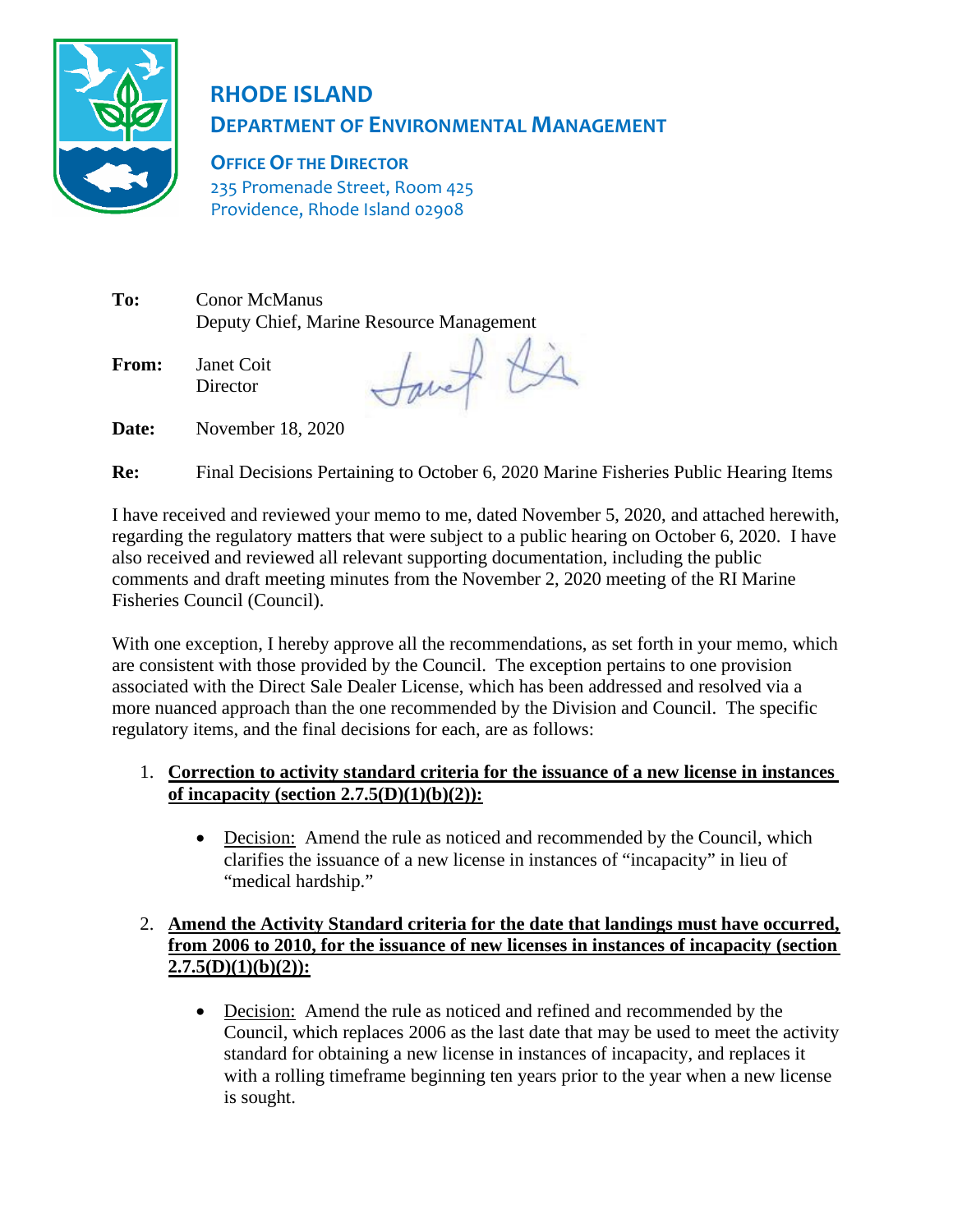#### **3. Clarify eligibility requirements regarding the issuance of a new license to resident family members in instances of incapacity (section 2.7.5(E)(6)(a)):**

• Decision: Amend the rule as noticed and recommended by the Council, which clarifies that a license must be actively fished to meet the eligibility standard for the issuance of a new license to resident family members in instances of incapacity.

# **4. Add prioritization criteria for the issuance of new licenses and endorsements for veterans to account for fishing activity lost during active duty (section 2.7.5(G)(1)(f)):**

• Decision: Amend the rule as noticed and refined and recommended by the Council, which enables veterans returning from active military duty to account for fishing activity lost during duty in the prioritization process for the issuance of new licenses and endorsements.

# **5. Direct Sale Dealer License (proposed new section 2.7.9(F)):**

- Decision: Adopt the new rule, as proposed, with the following modifications:
	- The annual license fee shall be \$50.
	- Strike the provision requiring all finfish to be sold within 24 hours of harvest and replace with a new provision that carries forward the existing state and federal prohibitions on engaging in processing activities unless licensed by the RI Department of Health to conduct such activities.
- Comment: I recognize and appreciate the broad support for this new license program, which provides commercial harvesters the opportunity to sell certain species of finfish, and to sell and transport for sale live lobsters, crabs and whelks, directly to consumers and licensed retailers from the vessel on which they were harvested. This first-ever opportunity, in effect since April of this year under interim authorization, is now codified via this regulation, firming up a new pathway for local sales of seafood in Rhode Island.

I also acknowledge the necessity of aligning the regulatory program for this license with governing state and federal food-safety requirements. Adhering to those requirements protects our local food system and enables the seafood produced by our commercial fishing industry to be sold via interstate commerce. A core food-safety requirement, set forth at the federal level by the FDA and at the state level by the RI Department of Health (RIDOH), is that commercial harvesters cannot engage in processing without a wholesale license. Processing, as defined by the FDA, includes holding, and holding involves the storage of seafood for any significant length of time following landing.

Finally, I am sensitive to the concerns raised during the public comment period, underscored by the recommendations of the Council, that the proposed regulatory provision requiring all finfish to be sold within 24 hours of harvest posed hardships for holders of Direct Sale Dealer Licenses seeking to comply with the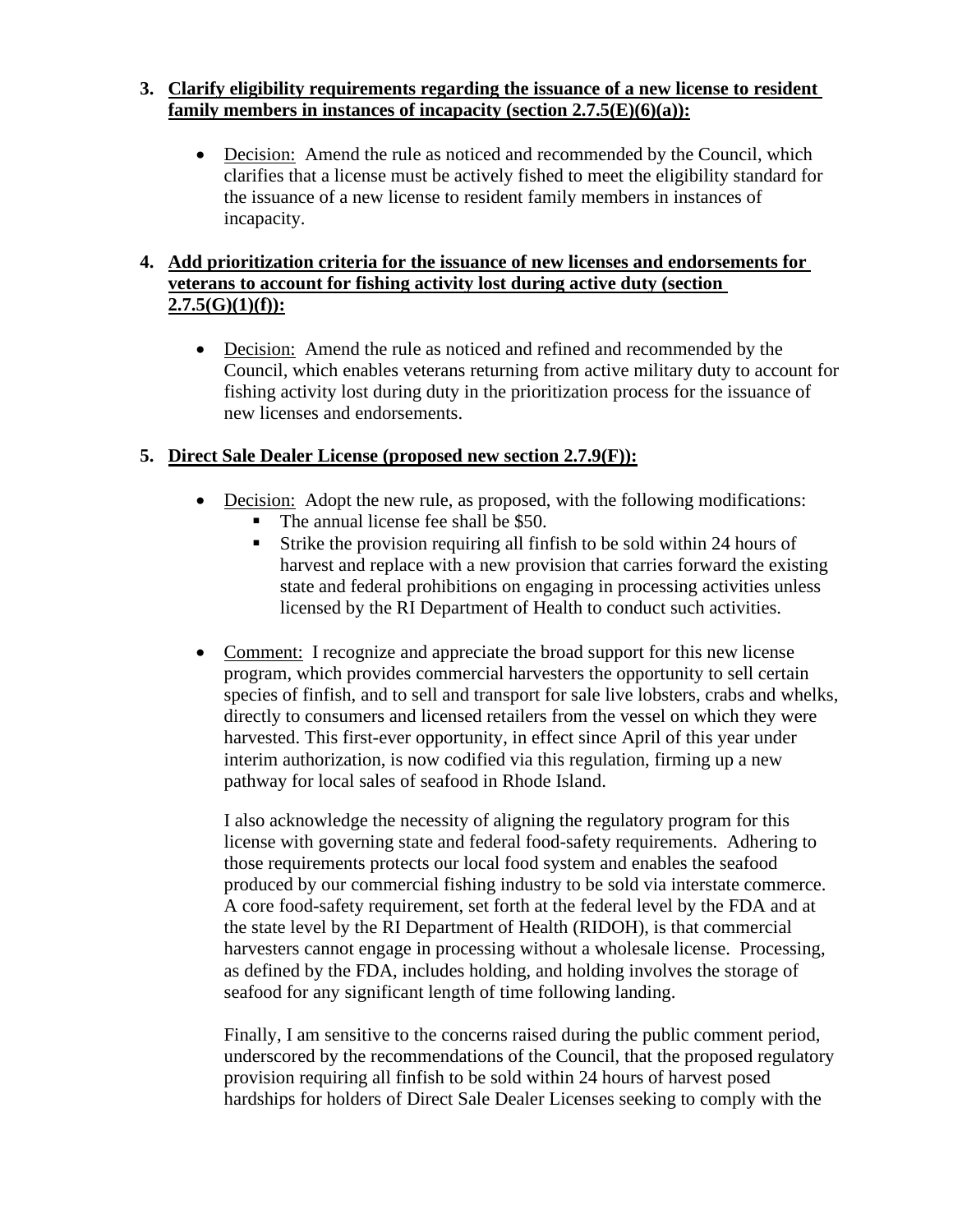processing prohibition. With a view to addressing this hardship, members of the public and the Council recommended modifying the 24-hour standard to begin at the time of landing, instead of the time of harvest. This proposal was vetted with RIDOH and found to be untenable, given existing state and federal regulatory requirements.

Following a thorough review of the issue by RIDEM and RIDOH, during which all options were explored, it has become evident that the most appropriate way to address the issue is to strike the provision requiring all finfish to be sold within 24 hours of harvest and replace it with a new provision that carries forward, generically, the existing state and federal prohibitions on engaging in processing activities unless licensed by RIDOH to do so. This approach drops the 24-hour clock but maintains the requirement that finfish sold pursuant to the Direct Sale Dealer License may not be held for an excessive length of time. It will be incumbent upon license holders to act in good faith in accordance with this requirement, and it will be necessary for RIDEM and RIDOH to exercise discretion in enforcing the provision.

The hallmarks of our ongoing efforts to address the needs and interests of our vibrant and diverse commercial fishing and seafood industry are communication, accommodation, collaboration, and sound reasoning. I believe this decision checks all four of those boxes.

• Regarding scallops, I defer to, and fully support, the interim authorization provided by the RI Department of Health via memo dated November 10, 2020, attached hereto.

#### **6. Winter Harvest Schedule for Greenwich Bay and Bissel Cove/Fox Island Shellfish Management Areas:**

• Decision: Amend the schedule as recommended by the Council, making minor adjustments to the dates during which the management areas will be open for harvest during December 2020.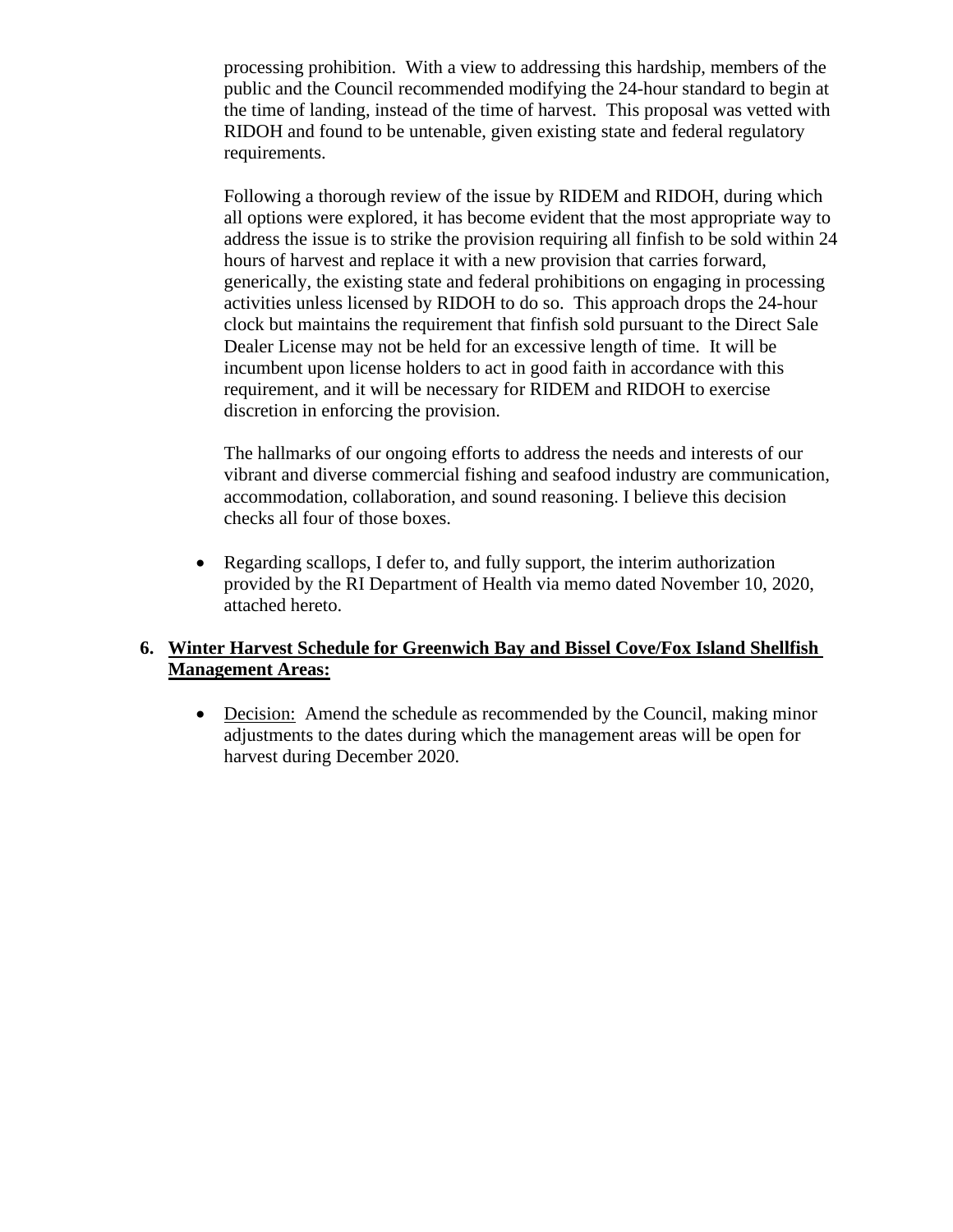

**Rhode Island Department of Health** 

*Three Capitol Hill* 

*Providence, RI 02908-5097*

www.health.ri.gov

#### Memo

| To:      | Department of Environmental Management                                                                                                                        |
|----------|---------------------------------------------------------------------------------------------------------------------------------------------------------------|
| From:    | Center for Food Protection, RIDOH<br>Catherine White, Supervising Environmental Health Food Specialist<br>Catherine Feeney, Chief, Center for Food Protection |
| Date:    | November 10, 2020                                                                                                                                             |
| Subject: | Direct Sales of Scallops.                                                                                                                                     |

Due to the COVID-19 pandemic, fishing vessel owners and crews who have obtained a Direct Sale Dealer License from DEM and are operating pursuant to the authorization provided by this memo are permitted to sell scallops directly to consumers and the restaurant industry until such time as the State determines otherwise.

Scallops must be processed (shucked) on the vessel and may be sold in fresh or frozen form. Temperature control in the form of ice or mechanical refrigeration is required to prevent decomposition. Oxygen permeable packaging that does not create an anaerobic environment, including plastic containers and bags that are not vacuum sealed, are permitted to prevent the risk of Clostridium botulinum associated with toxin production that can occur in an anaerobic environment.

These allowances are intended to assist the scallop industry during the pandemic due to economic uncertainty without compromising food safety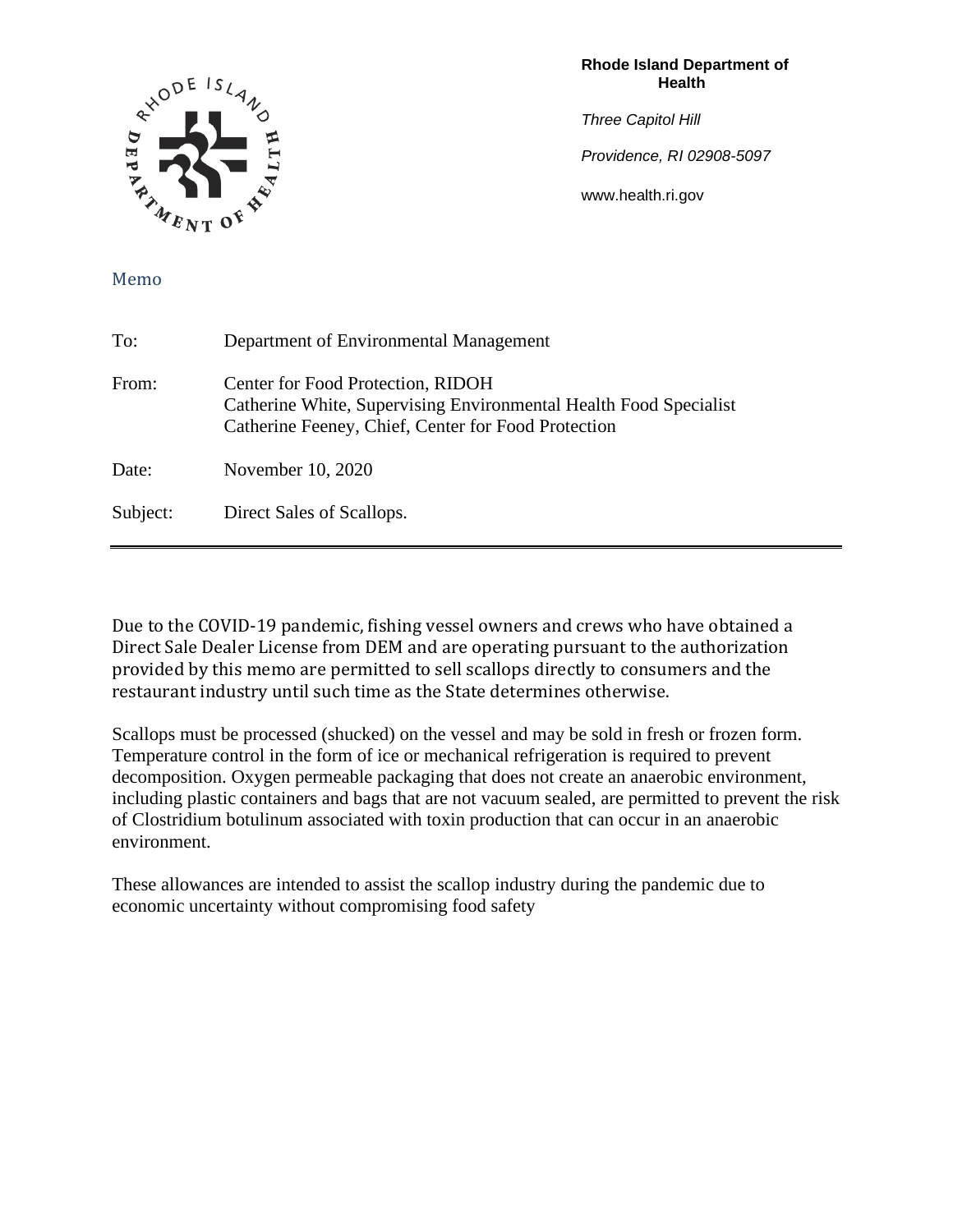

**RHODE ISLAND DEPARTMENT OF ENVIRONMENTAL MANAGEMENT DIVISION OF MARINE FISHERIES** 3 Fort Wetherill Road Jamestown, Rhode Island 02835

# INTER-OFFICE MEMO

- TO: Janet Coit, Director
- FROM: Conor McManus, Deputy Chief
- DATE: November 5, 2020

SUBJECT: Decisions regarding proposed amendments to Part 2 – Commercial and Recreational Saltwater Fishing Licensing regulations that were the subject of a public hearing held on October  $6<sup>th</sup>$  and RI Marine Fisheries Council (RIMFC) on November  $2<sup>nd</sup>$ . The public hearing folder contains all the necessary documentation related to this hearing, including a summary of the oral comments made at the hearing, written comments received, the noticed annotated regulations, and public notice.

#### **1. Correction to Activity Standard criteria for the issuance of a new license in instances of Incapacity (section 2.7.5(D)(1)(b)(2)):**

- Background: Rule incorrectly refers to "medical hardship." A new license is only issued in instances of incapacity; a temporary "operator permit" is issued in instances of medical hardship.
- Proposal: Division proposal to replace "hardship" with "incapacity" in this section.
- Public comments: None provided.
- RIMFC:  $8 0$  in support of recommending adoption as proposed.
- Marine Fisheries: Support to adopt as proposed and as recommended by the Council.
- Timing to file: Immediately.

# **2. Amend the Activity Standard criteria for the date that landings must have occurred, from 2006 to 2010, for the issuance of new licenses in instances of incapacity (section 2.7.5(D)(1)(b)(2)):**

• Background: Rule initially adopted in 2016 provides for 2006 as the last year that landings may be used to meet the standard; use of that year was due to the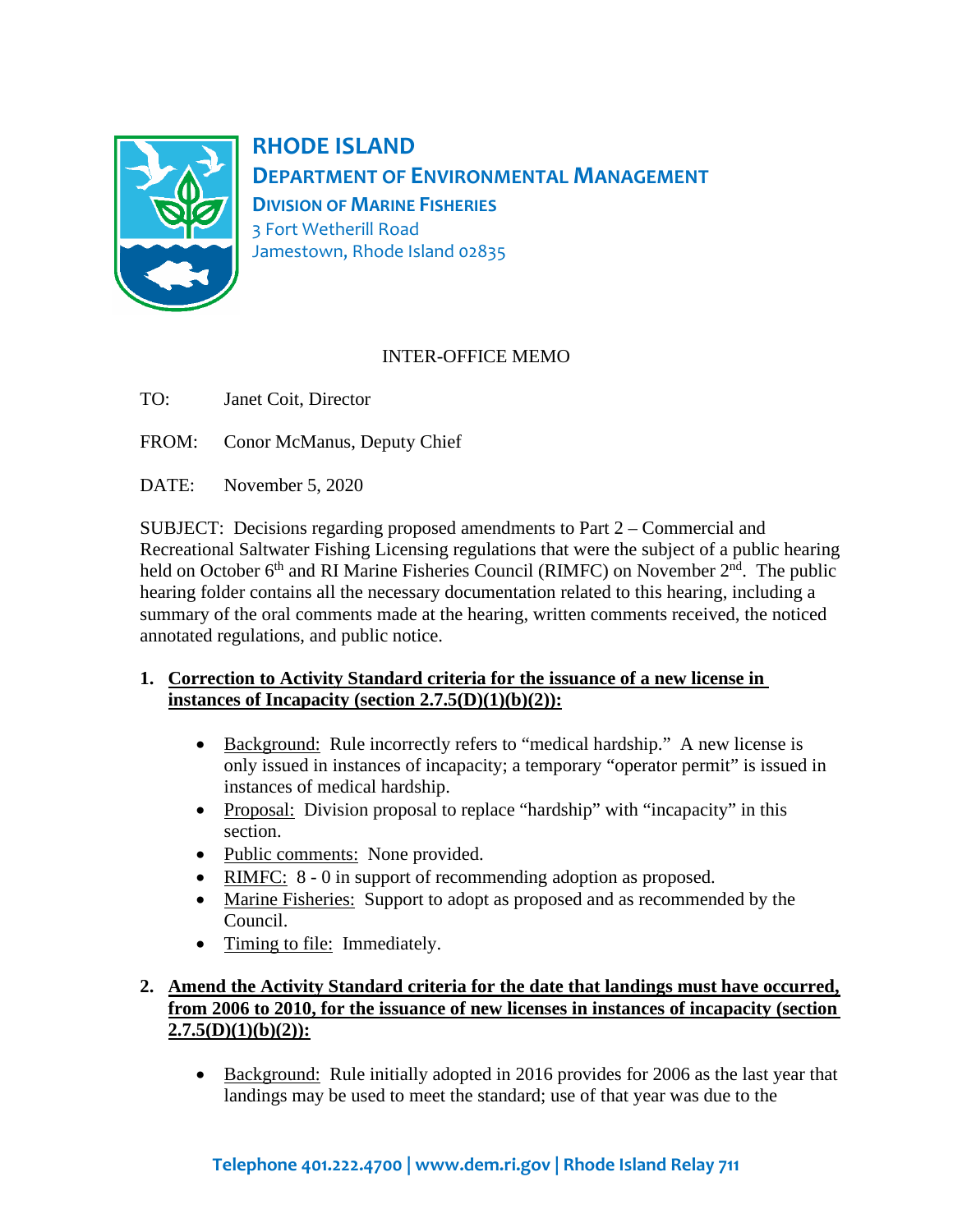reliability of reporting data since 2006 and to capture a 10 year period from the time of landings.

- Proposal: Division proposal, as advised by the Office of Legal Services, to update the start of the timeframe from 2006 to January 1, 2010.
- Public comments: None provided.
- RIMFC: Recommended amending the proposal to establish a rolling timeframe beginning ten years prior to the year when a new license is sought pursuant to section  $2.7.5(D)(1)(b)(2)$ . 8 - 0 in support of recommending adoption of the proposal as modified by the Council.
- Marine Fisheries: Support to adopt as proposed and as recommended by the Council, including the modification recommended by the Council.
- Timing to file: Immediately.

#### **3. Clarify eligibility requirements regarding the issuance of a new license to resident family members in instances of incapacity (section 2.7.5(E)(6)(a)):**

- Background: The Division determined earlier this year that the rule was not consistent with statute in that it did not reference the activity standard requirement.
- Proposal: Division proposal to clarify that the license must be actively fished to meet eligibility for a new license in instances of incapacity.
- Public comments: None provided.
- RIMFC:  $8 0$  in support of recommending adoption as proposed.
- Marine Fisheries: Support to adopt as proposed and as recommended by the Council.
- Timing to file: Immediately.

## **4. Add prioritization criteria for the issuance of new licenses and endorsements for veterans to account for fishing activity lost during active duty (section 2.7.5(G)(1)(f)):**

- Background: The Division received a proposal to use prior history to meet the activity standard for prioritization and lottery for the issuance of new licenses and endorsements for veterans returning from active military service.
- Proposal: Public proposal to provide for prioritization criteria for the issuance of new licenses and endorsements for veterans to account for fishing activity lost during active duty.
- Public comments: None provided.
- RIMFC: Recommended amending the proposal by replacing "conscription" with "enlistment." 8 - 0 in support of recommending adoption of the proposal as modified by the Council.
- Marine Fisheries: Support to adopt as proposed and as recommended by the Council, including the modification recommended by the Council.
- Timing to file: Immediately.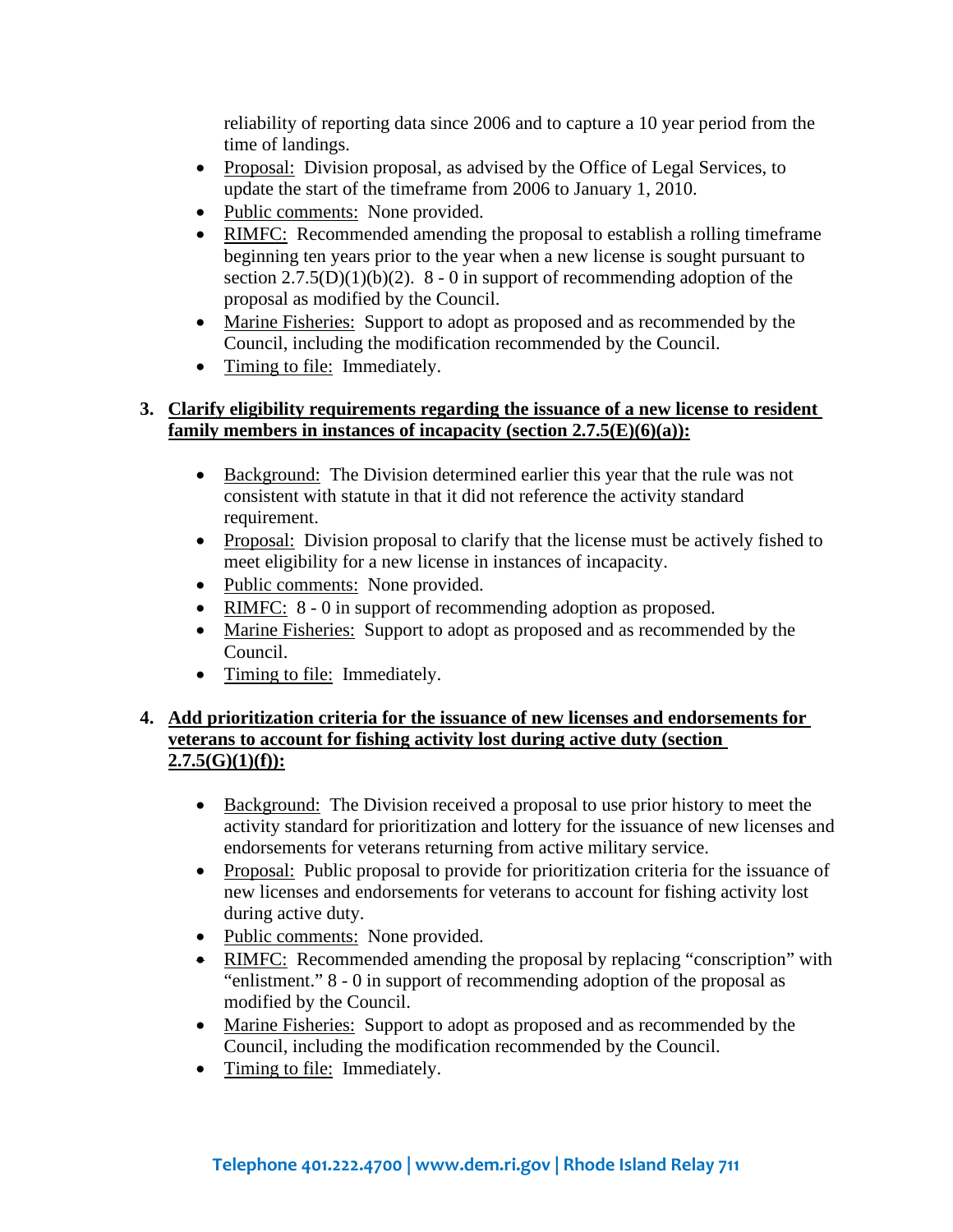# **5. Direct Sale Dealer License (proposed new section 2.7.9(F)):**

- Background: Rule adopted in April 2020 via emergency action in response to Covid-19.
- Proposal:
	- Division proposal to establish the Direct Sale Dealer license as a permanent license type.
	- Proposed effective date of January 1, 2021 to be made concurrent with expiration of current emergency rule.
	- Authorizes the direct sale of allowable finfish and live crustacean species from the fisherman directly to consumers and licensed seafood retailers dockside from the vessel on which they were harvested.
	- Also authorizes the transport and sale of live crustacean species from the fisherman directly to consumers and licensed seafood retailers from the vessel on which they were harvested.
- New changes proposed by Division not currently part of emergency rule:
	- Proposed annual fee of \$200, consistent with other dealer license fees.
	- Add live whelk to the list of species authorized for sale, and transport for sale, under license.
	- Add that applicants must secure permission from both the property owner and municipality at the location(s) where direct sales will be conducted, and that any change in location requires a new application and license reprint fee of ten dollars (\$10).
- Public comments: 3 written comments received:
	- Change annual fee from \$200 to \$50.
	- Add sea and bay scallop meats to list of authorized species.
	- Modify the provision requiring that all finfish be sold on the same 24-hour day harvested, by instead requiring that all finfish be sold in a 24-hour period commencing either at the start of the trip or at the time of landing.
- RIMFC: Recommended amending the proposal by:
	- Reducing the annual license fee from \$200 to \$50.
	- Adding sea and bay scallop meats to list of authorized species.
	- Modifying the provision requiring that all finfish be sold on the same day harvested, by instead requiring that all finfish be sold in a 24-hour period commencing at the time of landing.
	- $8 0$  in support of recommending adoption of the proposal, as modified by the Council
- Marine Fisheries: Support to adopt as proposed and as recommended by the Council, including the modifications recommended by the Council.
- Timing to file: Immediately.

# **6. Winter Harvest Schedule for Greenwich Bay and Bissel Cove/Fox Island Shellfish Management Areas:**

• Background: Annual review of winter harvest schedules for shellfish management areas by Shellfish Advisory Panel (SAP) and Council.